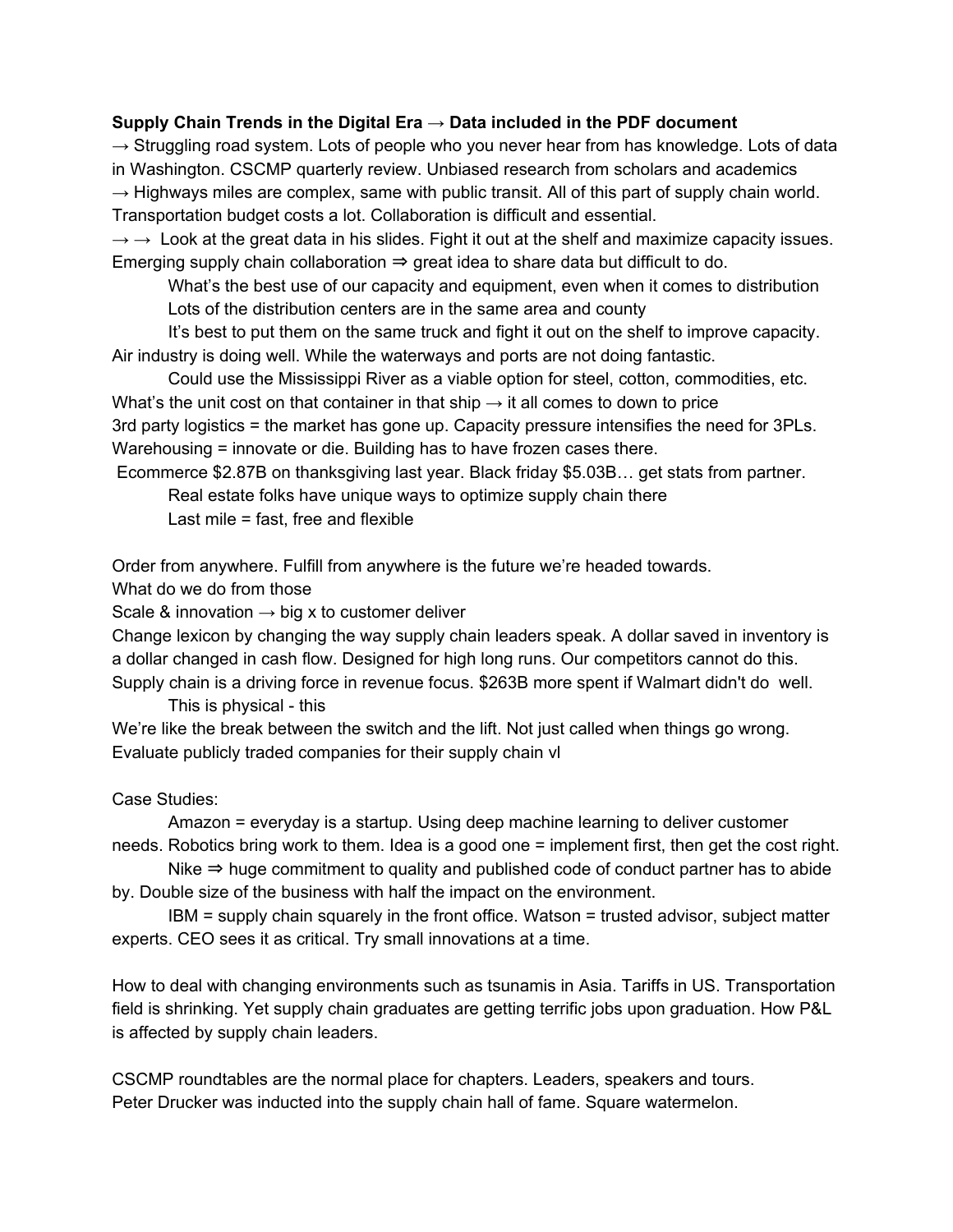# **Washington Update**

- Bipartisanship isn't coming
- Senate republican. House leaning democrat some polls say
- November election is huge

UP Announces Plan to Implement Precision Scheduled Railroading – Given the recent CSXT service failures following its implementation of PSR, the STB is proactively requiring planning and implementation information be provided by UP

115th Congress: Scorecard

• Mixed results so far on the Trump Agenda

115th Congress: Transportation

 $\blacktriangleright$  FAA Reauthorization Act became law on Oct.  $5 - 5$ - year reauthorization of FAA programs that invests in airport infrastructure, promotes safety

FMCSA ANPRM on Driver HOS

- FMCSA's ANPRM identifies 4 areas for potential reform:
- 1. Short-haul HOS limit
- 2. HOS exception for adverse driving conditions
- 3. 30-minute rest break provision
- 4. Split Sleeper Berth

Goodbye NAFTA, Hello USMCA Much of NAFTA 1.0 Is Left Intact Breakthrough with Mexico Trudeau Was A Stalwart New Agreement Won't Be Effective Until 2020

Korea To Amend Premium Pricing Policy for Drugs Exports of U.S. Motor Vehicles to Korea May Improve

Ask Questions to: Karyn A. Booth 202.263-4108 [karyn.booth@thompsonhine.com](mailto:karyn.booth@thompsonhine.com)

G. Brent Connor Senior Counsel Brent.Connor@ThompsonHine.com 202.263.4188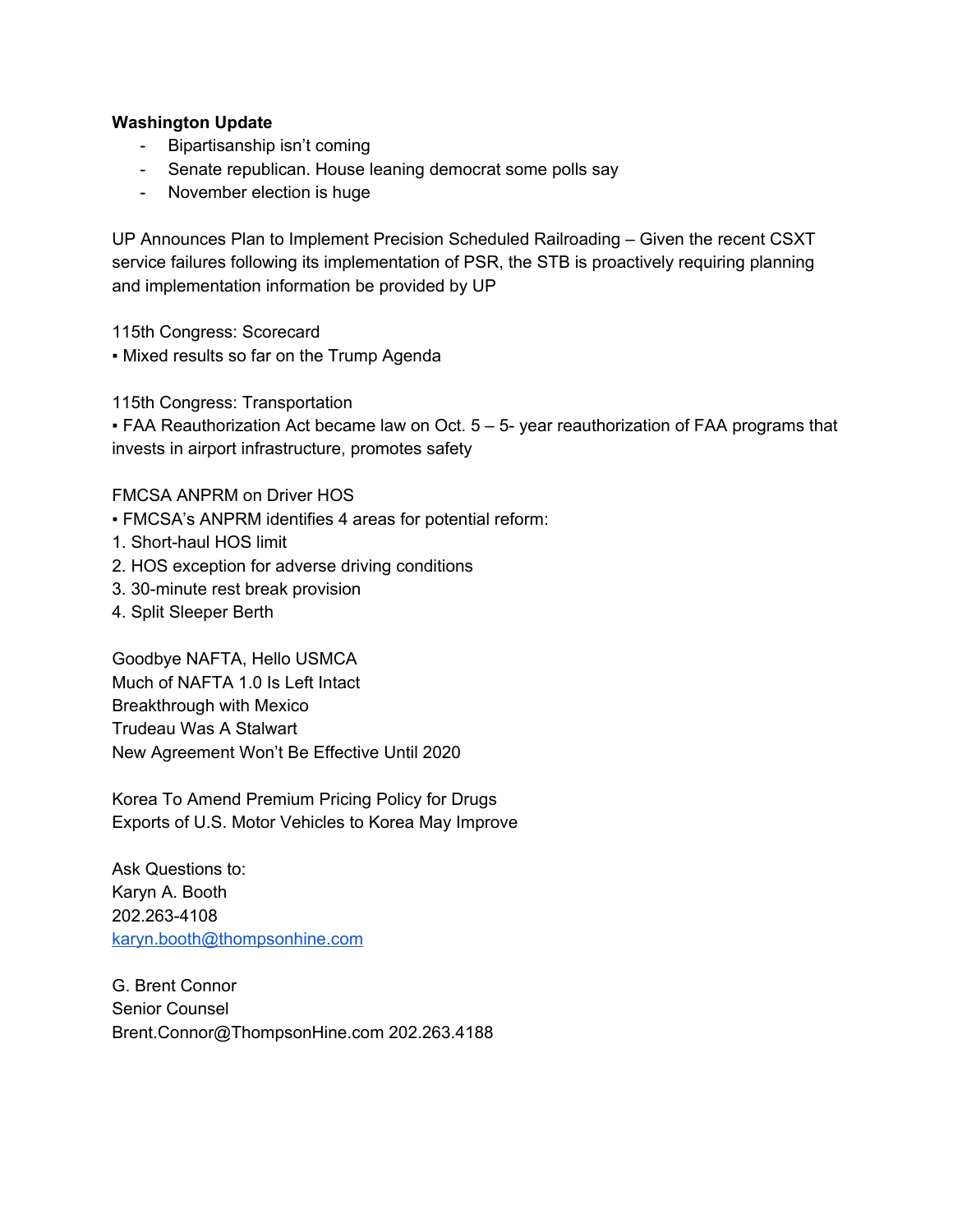# **Network Changes Stemming from the E-Commerce Revolution**

The opportunities in supply chain have already been recognized by the market

-- Connected life. Connected smart lock.

Omni channel logistics -- all about managing seamless offline and online logistics. E Commerce is the biggest driver in the need for an omni channel strategy. What is the perfect balance between retailers, orders, ecommerce perfectly? It always changes. People are still shopping, different experiences expected.

### Key Opportunities

New business opportunities for temperature-controlled last-mile delivery Increases collaboration across the entire supply chain to achieve end-to-end cold chain networks

Higher product security through packaging innovation and real-time monitoring

# Blockchain  $\rightarrow$  data has to be verified.

Sharing driver transportation capacity. Amazon lockers, Uber, Instacart, a revolution is happening. FedEx services expanded into new markets. Ecosystem of partnership and shared economy. You can now lease a set of vans from fedEx then lease vans from Amazon.

Rent is lowest on the scale of factors that drive cost in the supply chain. Transportation is half the cost. Inventory is second largest cost.

Sam's closed facilities and turned them into last mile deliveries

Big pharma companies are locked into distributor and supplier networks Blockchain allows verification at each point of the supply chain

Amazon is offering PAypal and lockers to make it more convenient and pushing every industry to become more customer obsessed. Amazon also loses money on shipping in order to gain in depth data. Other companies including CPG must sell on Amazon. Easy replicable products means Amazon could decide to produce their own.

More shipping over less miles = now with an app can take trials. Less risk management, easier data collection.

Blockchain is going to become the norm for trustworthy interactions. The perfect algorithm so far, it uses game theory and a key to access rights in which you can read it and not change it.

DHL stimulated blockchains throughput  $\rightarrow$  Quantum computing is needed because it worked. Must also have tipping point in which everyone agrees to sign on to the same system. BiTa.

Gina Chung, gina.chung@dhl.com +1 312 504 7069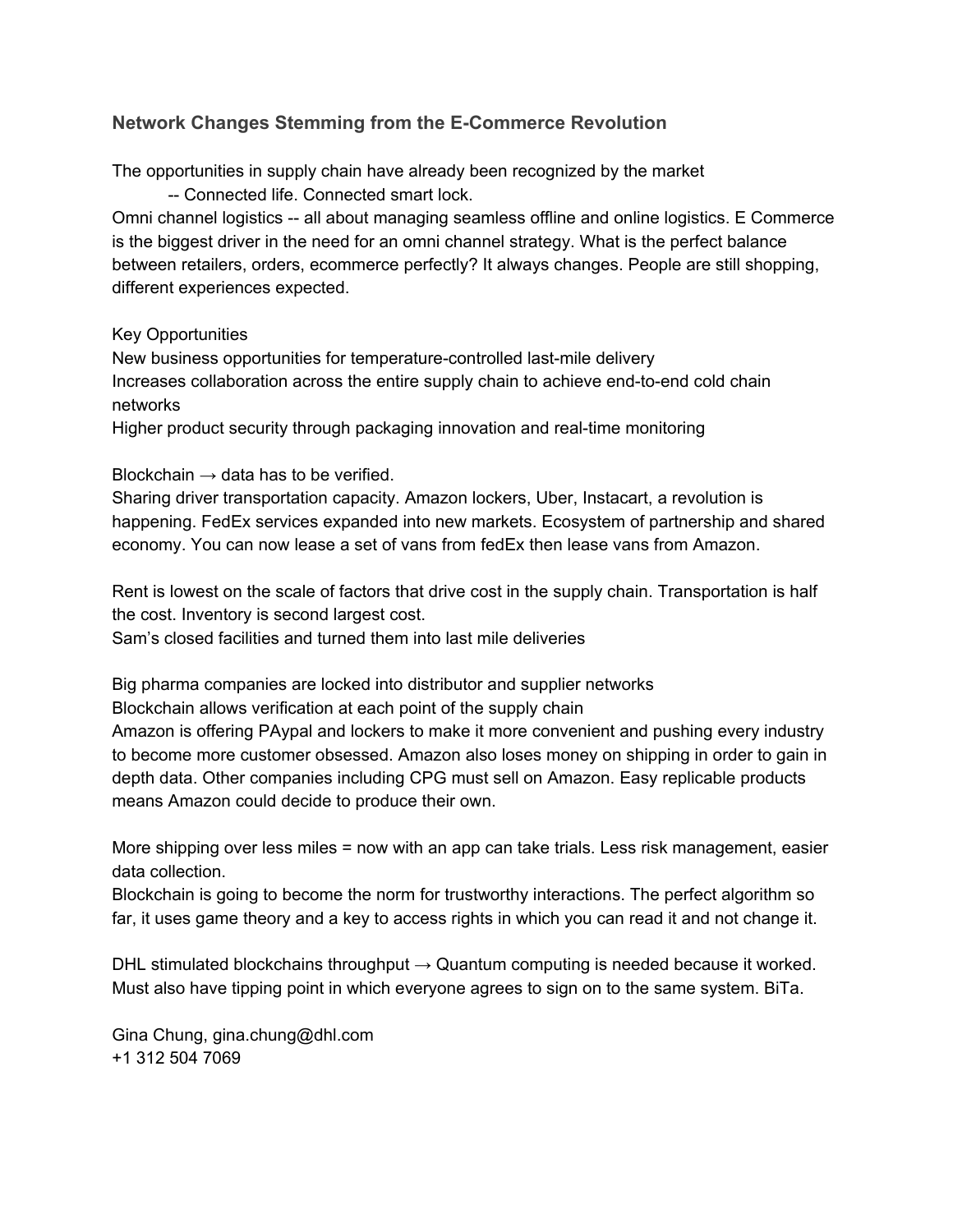# **Blockchain and Serialization in Health Care Supply Chains**

This is serious technology and its time to come out of the phase of illusion. With hundreds of companies using blockchain the power and efficiency is going to continue to increase.

Primary concern was massive companies developing their own blockchain technology.

This is the biggest threat to blockchain -- someone else building their own blockchain that others cannot use.

Rapid adoptions of technologies are carries and 3PLs. It's important for shippers to join BiTa and have a seat at the table. The tension time on the dock can now be monitored in an specific way using blockchain. Top shippers in the country don't know how much inefficiency they are actually wasting as shown by Walmart.

In the trucking world there is a daily chasm of unknown time being spent not moving the product. This affects the way you secure capacity and improve efficiency.

The tension time on the dock is one the greatest indicator of rather a driver quits or not. We've got reports out now about how long every shipper sits on docks. Foru of the worst are in Chicago. T

his affects the rate you pay and the ability to move trucks off the dock in an efficient manner. If you can find ways to improve your efficiency as a shipper and become the shipper of choice rate - then you'll secure your capacity, ensure your efficiency. No visibility in your WMS is an issue.

Use data to understand where the pain points are located.

The blockchain breaks have been because of bad code. Highly unlikely of getting broken into iof the system is built well.

Who is responsible for the community of that data? The community policies it to make sure the right data comes in. If you scan in a bit of writing, everyone in the blockchain has a contractual bill of writing, including your product code and other essential information that's already been validated before your started the process. Majority of people in your network must approve the block and data being added to the blockchain - that's the process that secures it.

Gartner hype cycle happening with blockchain

BiTA Fall Symposium November 12-14, 2018 Grapevine, TX